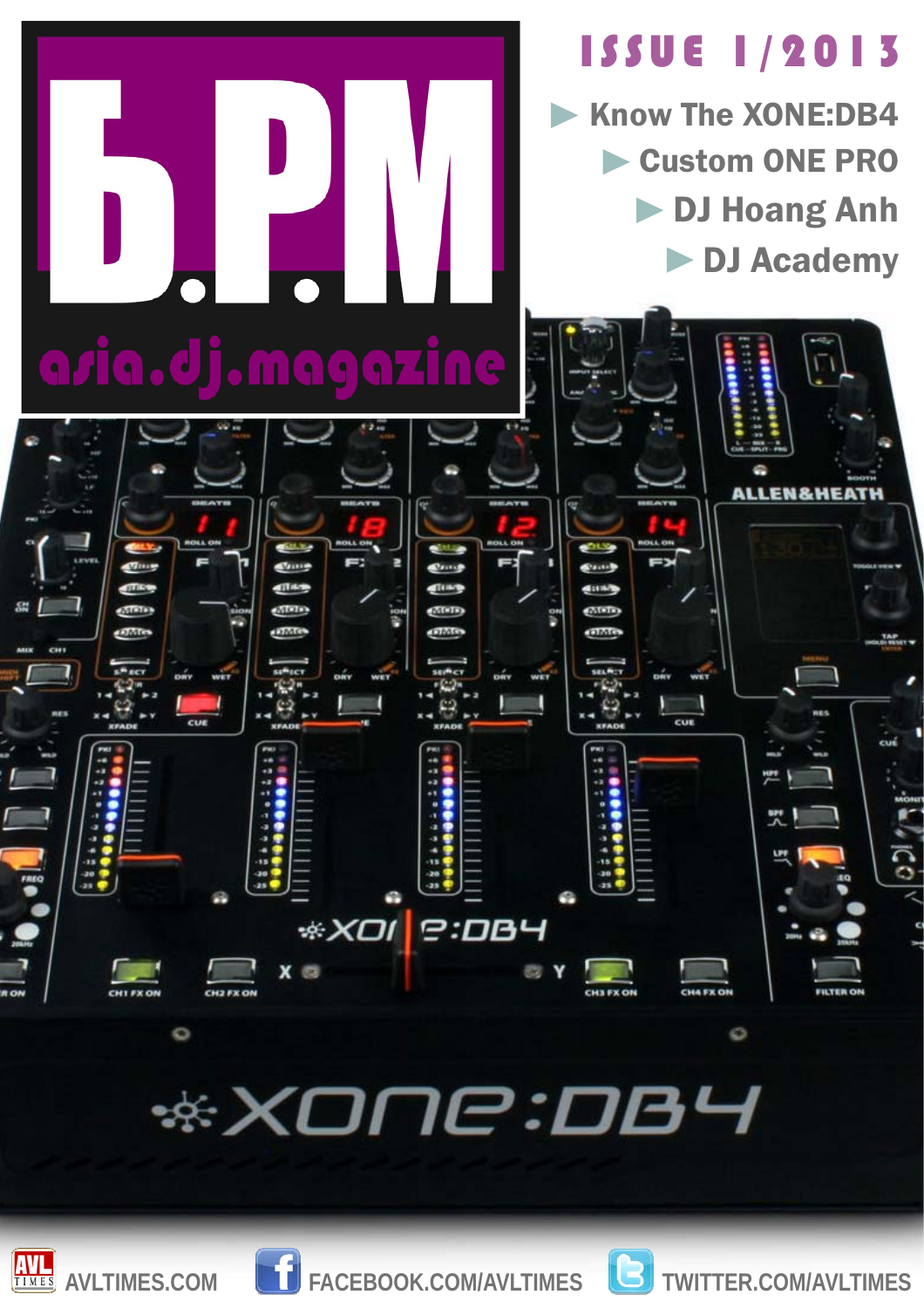## **ALLEN&HEATH XONE:DB4**

**For the past 2 years at the DJ Mag Tech Awards, held in Birmingham NEC, during the BPM show, the top award for the Ultimate Club Mixer had gone to the same product, the XONE:DB4 from Allen&Heath. Soon, the DJ Tech Awards will take place again, and the question on everyone's lips is will Allen&Heath bag the "Triple Crown" with their DB4?** 

26

## **Ultimate Club Mixer Award 2011 & 2012**

A few weeks ago, I had the opportunity to speak with Greg Ibbotson from the XONE office in Cornwall. He said, "On papers it looks like the award is coming back to Cornwall again. There's no other product in the market that is equivalent to the DB4. Now that the V.2 firmware is out, the DB4 is years ahead of it's nearest competitor... if there's any." Greg also quickly commented that it is what they predicted, however, things may change at the

last minute as there could be other brands coming out with new products nearer to the awards show. Apart from that, the XONE marketing team is very active in putting the product in all the right places. Checking out the XONE blog shows the DB4 in heavy usage and I was told that once again, the XONE:DB4 will be featured in majority of the clubs in Ibiza this summer.

## **Here are some features of the DB4 which puts it way above the rest:**

ALLENGARATH

**QUAD FX CORE:** The heart of the Xone:DB4 is the powerful Quad FX Core DSP engine, enabling each channel to have its own FX bank and BPM detection system, which automatically adjusts all time-related FX and loops to the tempo of the music. There are 5 studio quality FX types optimised for DJ use - delays, reverbs, modulators, resonators and damage – plus each FX type has a patch library of different effect variations. Each FX bank has a dedicated



Razaq in the XONE office with the Award for the DB4

expression control and a rotary pot to set the wet/ dry level, whilst further tweaking can be performed using the global controllers in the FX master section.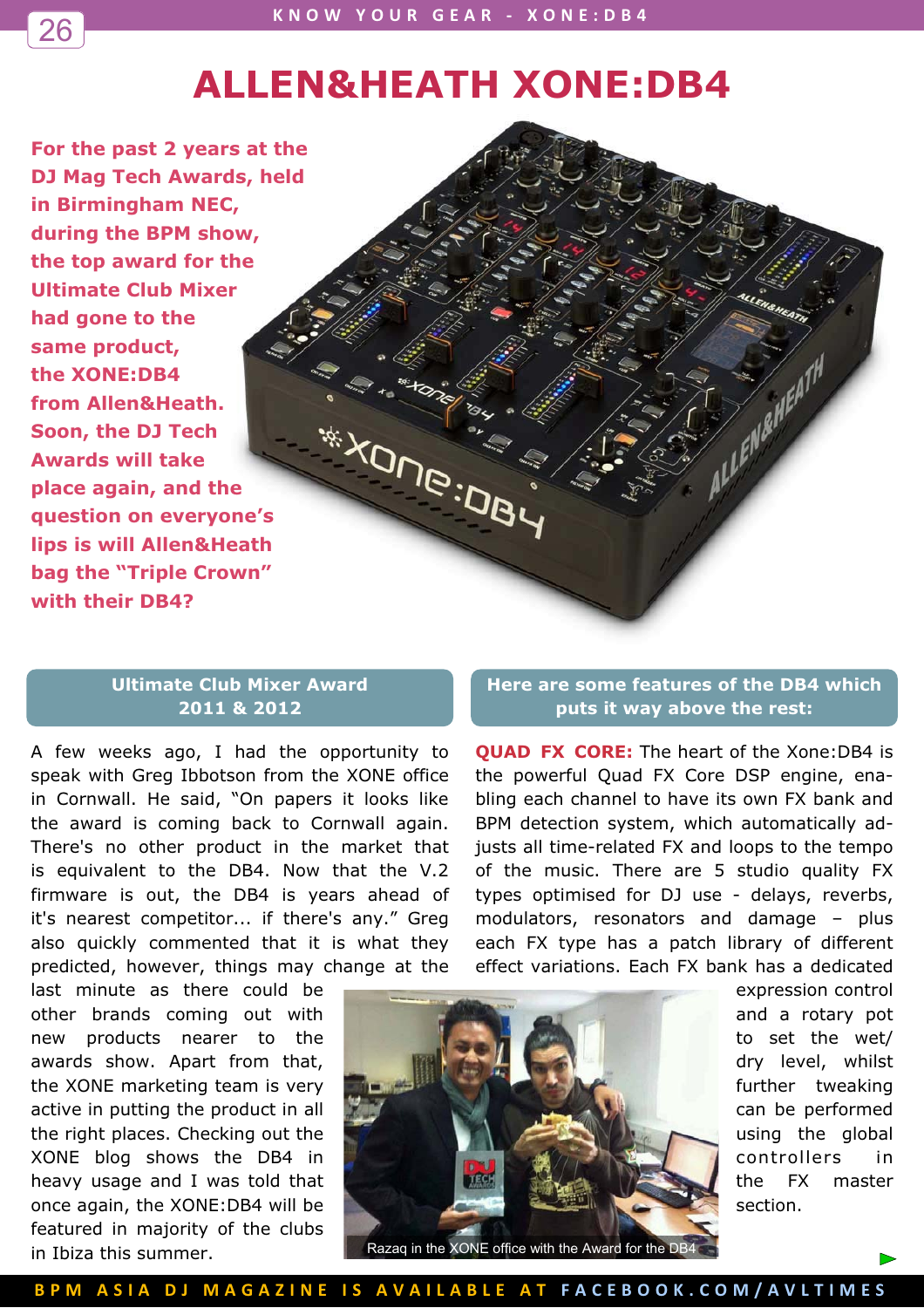

**KNOW-YOUR-GEAR--XONE:DB4-**

**X:LINK:** X:LINK uses a standard RJ45 connector and distributes power and data allowing connection to X:LINK compatible devices, saving USB ports on your computer.

**LOOPER:** Each channel has a built-in looper, with selectable loop length from 1/16 beat to 4 bars. DB4 will always record the full 4 bars, so the loop can be expanded or shrunk at will.

**FILTERS:** DB4 comes equipped with the Xone dual filter system.

**SOURCE SELECT:** Each music channel can select any of the available stereo music sources: Analog Line 1-4 (switchable to Phono on 2-3), Digital 1-4 or USB 1-4.

**EQ/FILTER:** Each music channel has a 3-band EQ

that can be configured as standard asymmetric EQ (+6/-26dB), Isolator (+6dB/OFF with a 24dB/octave slope), or reconfigured as a High-Pass/Low-Pass filter system with adjustable resonance. EQ knob pointers change colour to show which type of equalization is active.

**MIC/LINE INPUT:** The Mic/Line input has 2-band EQ, gain, cue and mix level. This can also be routed to channel 1 for adding FX.

**INTEGRAL SOUNDCARD:** A built-in, high quality (24-bit / 96kHz), multi-channel, fully patchable USB2 soundcard allows replay and recording from audio software for 4 stereo sends and 4 stereo returns.

**USB:** User-defined settings such as meter mode, BPM range, USB audio routing scheme and display brightness can be saved to a USB key for recall on another DB4.



**MIDI CONTROL:** All controls (except Mic and Phones level) send MIDI data and the mixer can double up as a MIDI controller via the MIDI shift button, allowing the Loop and FX selection controls to send MIDI data without changing the mixer settings.

**OUTPUT PATCHBAY:** Booth, record and phones - source selectable and level trim. Booth and main - phase and level trim controls.

**HIGH VISIBILITY DISPLAY:** The OLED display is clearly visible, even in bright sunlight, and displays channel FX selection and current BPM, as well as being an easy interface for the Menu setup functions.

**LIGHTWEIGHT CHASIS:** DB4's lightweight aluminium chassis is designed to make touring with the console easy.